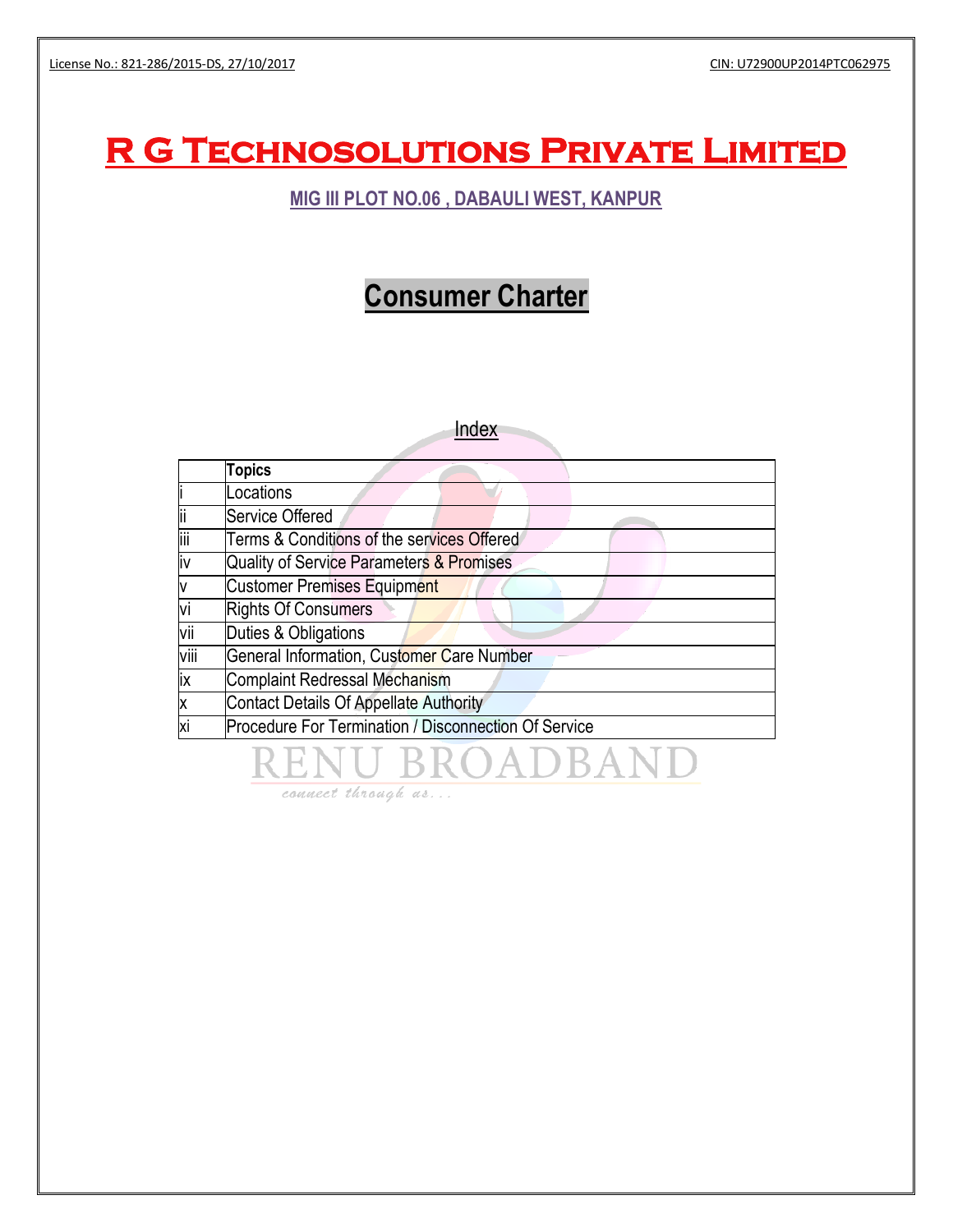### **i. Locations:-**

R G TECHNOSOLUTIONS PVT LTD ('The Company') offers internet services to Individual and enterprise segments by wireless & FTTH technology. Presently it is operational in multiple cities and towns all across UP East.

### **ii. Services Offered:-**

The company is offering its residential (Residential Broadband) and commercial internet (Internet Leased Line) services by wireless and FTTH technology with speeds up to 1Gbps, by various usage plans catering to different segment of users. For plan details get in touch with one of our representative.

## **iii. Terms & Conditions of the Services Offered:-**

**1.** The term "RENU BROADBAND" wherever appears in this document shall mean and include R G TECHNOSOLUTIONS PVT LTD.

**2.** The terms and conditions herein, acceptable usage policy and responsible usage policy directed by the company from time to time shall continue and will be an integral part of the agreement between the company and consumer with respect to the Service. The company reserves the right to change any or all aspects of this agreement terms operating rules, usage guidelines, prices governing the Service, service plans, the pricing structure, or product service policies at any time without any intimation to the consumer. The consumer acknowledges that it is his/her sole responsibility to apprise himself/herself of the Terms and Conditions and responsible usage policy, as amended from time to time and agrees to abide by the same. The consumer shall visit the website of the company to apprise himself/herself of the latest terms and conditions, service plans & policies etc.

**3.** Every subscriber registration must be done with correct details such as name, address, telephone number and email address etc; in case of any change the same should be updated by the respective subscriber without fail or delay.

**4.** The Service is being provided subject to all the applicable India Laws & regulations. The company shall provide the service to the consumer, in accordance with the terms and conditions then in force and as amended from time to time *anneet through us...* 

**5.** The subscription rental is prepaid only. Subscription Rental Amount once paid are non-refundable but can be adjusted. The service (installation) charge is payable in advance and is non- refundable. All taxes, duties, charges or any older levies of any nature whatsoever, payable for the services shall be payable by the consumer in addition to the service charges and the consumer agrees to pay the Installation Charges for the Installation of Router/ONU/CPE and to the cabling done at the consumer premises, directly to the Renu Broadband representative or via our online gateway, as determined by time to time.

**6.** The company will put in its best efforts and strive to maintain the maximum possible uptime of the service. However, the company will not be responsible for disturbance in service due to reasons beyond its control, not limited to acts of god, lightning strikes, earthquakes, cyclones, hurricanes, floods, storms, fires, natural disasters, explosion, war, hostility, civil commotion, public enemy, sabotage of cables, riots, bomb blasts, epidemic, quarantine, lockout, electricity fluctuations, electrical surges/blackouts/brownouts, internet outage, cable outage, fiber cut, malicious damages and etc.

**7.** The consumer also acknowledges and accepts that in the very nature of the services to be provided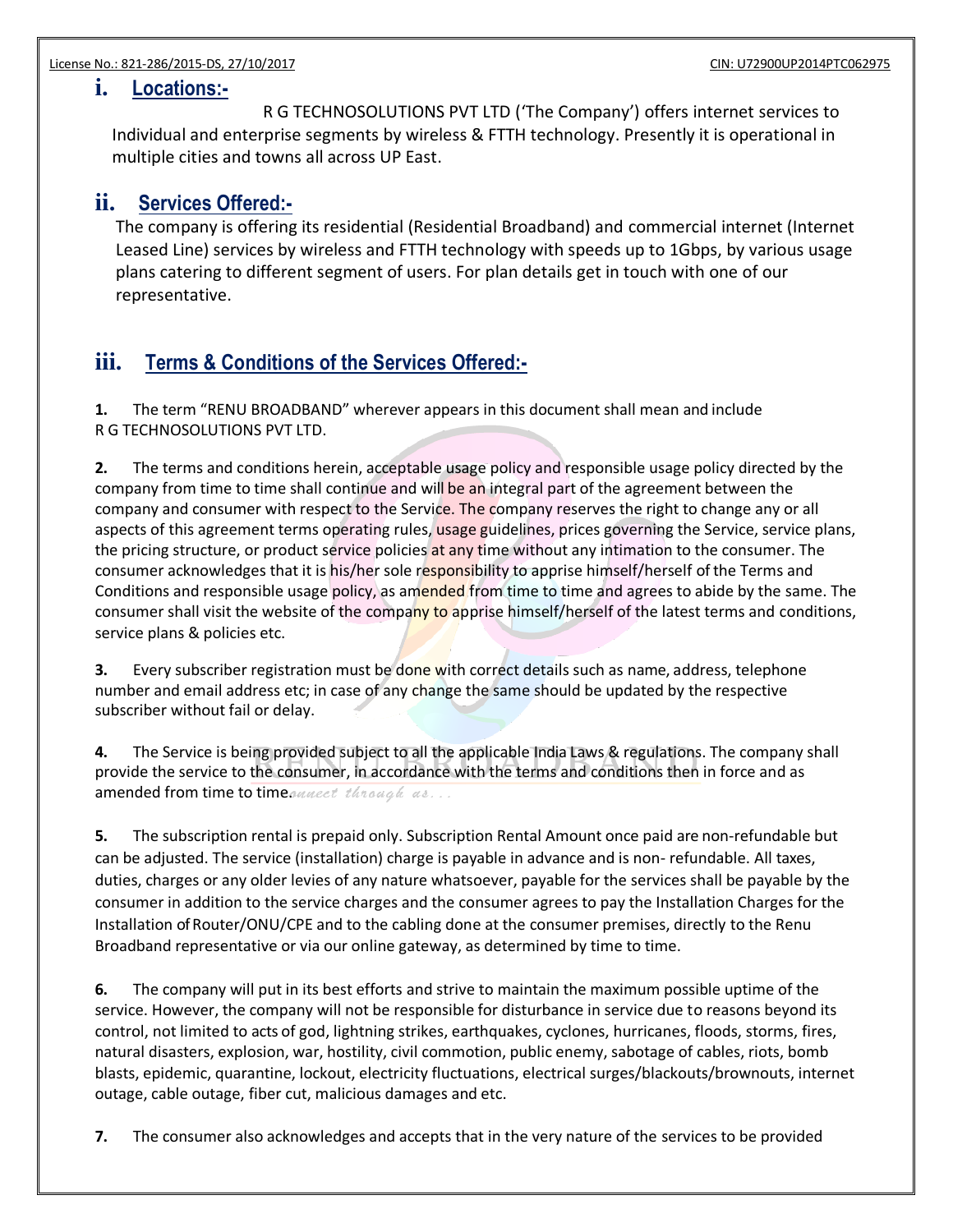there can be a number of factors affecting the provision of the service by the company and the obligation of the company to provide the services shall be on best endeavor basis.

**8.** The company shall not be liable to the consumer for any loss, expense, and damage of any kind in connection with the performance of obligations under the contract or arising from destruction, interruption, suspension or malfunction of the service, for whatsoever reason except when there is deliberate failure or breach of the part of the company.

**9.** The company will be responsible only for carrying data packets and is not responsible for its nature or content. Consumer guarantees that the service to be used for genuine purposes only and will not be used for any immoral or unlawful or socially unacceptable purposes.

**10.** Consumer acknowledges, accepts and specifically covenants that he is fully aware of the nature and terms of service and acceptable usage policy. The consumer shall be exclusively responsible for making arrangements for getting the necessary hardware and software at his/her end. It is explicitly agreed that the company does not undertake any responsibility with regard to procuring, installing/maintaining the hardware and or software at the user end. However, the Customer Premises Equipments provided either by the company, as the case may be, shall be maintained with diligent care by the consumer.

**11.** The services stopped for non-payment or non-renewal of packages may be reactivated without any charges within 15 days from the date of such deactivation.

Further, the consumer may place their connections in safe custody by a written request to the company, for a maximum period of 45 days. Post 45 days on inactive state of any account, 250 INR will be charged to reactivate.

**12.** Consumer hereby undertakes to indemnify and hold harmless the company against any liability which may arise for any and all, acts on the part of the consumer if availing the services.

**13.** The consumer shall take full and sole responsibility for preserving the secrecy of the password. The consumer acknowledges and accepts that considering the nature of the service there will be a need to change the password from time to time to avoid misuse and to maintain secrecy. The company shall not be responsible for any wrongful or unauthorized usage under any circumstances.

**14.** The service to be provided shall be exclusively to the consumer, the consumer shall not transfer, reassign, sell and or offer or promote the service to others or otherwise share the services with others including the affiliates of the consumer. Consumer shall not do anything that is detrimental to the company's interest.

**15.** The company shall have the right to terminate the services, without any prior notice to the consumer, in the event of breach of these terms and conditions on the part of the consumer. In the event of such termination by the company, the company shall not be liable to return any amount if the termination is by the consumer or for breach or failure on the part of the consumer.

**16.** The consumer acknowledges that the services are provided on "as is where is" basis the company, its employees, or, franchise and its associates make no warranty of any kind either service expressed, implied regarding the quality, accuracy or validity of the data and/or Information available on its systems, or residing on or passing through its interconnecting networks or that the service will be uninterrupted or error free. The company expressly excludes any implied warranties of merchantability or fitness.

**17.** Telephony on internet under existing law shall be limited to PC to PC only and expressly PC to any landline or mobile number and vice-versa is prohibited.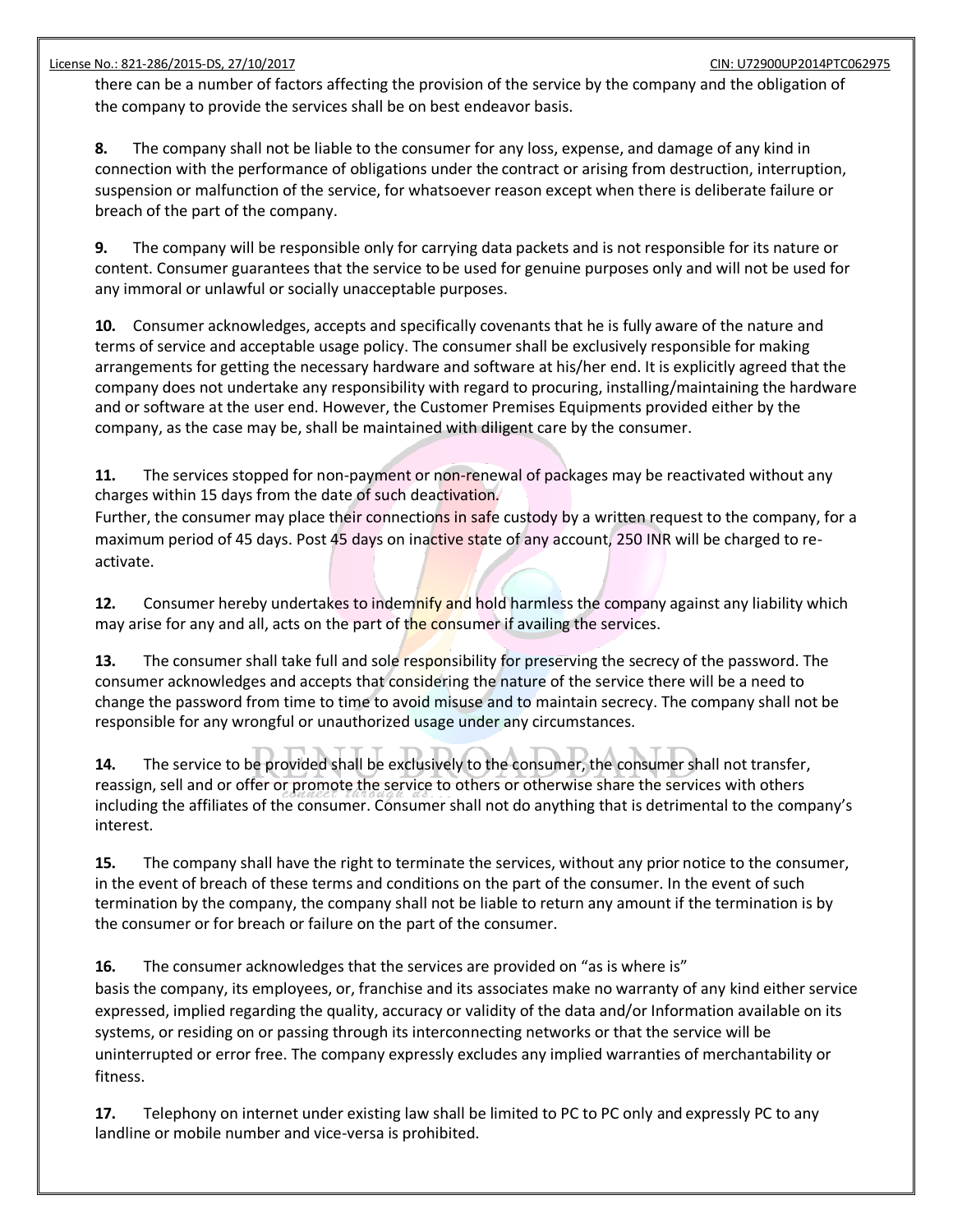The consumers shall strictly comply with the above and the persons involved otherwise are being liable to be prosecuted with the penalty as prescribed under law.

**18.** It is illegal to terminate internet telephony calls to any public telephone number (PSTN, ISDN, PLMN etc) in India irrespective of whether the same originate in India or abroad.

**19.** The consumer agrees that the Broadband service is a single PC connection; the company shall not be responsible for any downgrade of service due to redistribution by the consumer to its own devices.

**20.** The company's entire liability and the consumer's exclusive remedy for any failure or breach on the part of the company shall be the return of the charges paid by the Consumer relating to the unexpired period of the use, the company disclaims all warranties and conditions express or implied including but not limited to implied warranties or conditions of merchantability, fitness for a particular purpose with regard to the services offered and in no event the company shall be liable for any other damages including special, indirect or consequential damages loss of profits business interruption whatsoever arising out of the use or inability to use the services.

**21.** In using the service the consumer agrees to comply with all laws, regulations and rules applicable and hereby indemnifies the company against any claims, loss, damage or consequence arising from non compliance of the consumer to any applicable laws, rules, regulations etc. The court in Kanpur shall have exclusive jurisdiction for any dispute arises out of the service.

**22.** The consumer hereby declares that he has read these terms and conditions and the order form completely and that he unconditionally agrees to abide by these terms and conditions and as is applicable from time to time.

**23.** The "backbone" i.e. the cables, switches, wireless equipment, etc. installed by the company shall not be removed/relocated these without prior consent from the company.

**24.** The consumer is required to intimate the company in advance in writing, incase they are installing a Wi-Fi router or access point on the service provided by the company. The consumer is required to ensure that his router SSID is in hidden mode and the access to the same is not open and is controlled by way of network key/encryption Key such equipment shall carry such warranties as provided by the respective original equipment manufacturer. The consumer shall have no right or claim against the company for the failure of cable modem/router or any other hardware that are required to provide the services and shall be responsible for secured Wi-Fi access.

**25.** The company may accept the request for shifting of connection from the consumer only in cases where the technical feasibility of the company is available in the desired new location and the consumer agrees to pay the charges fixed by the company, from time to time for such shifting. Renu Broadband Fiber Customers who relocate have to again place feasibility request to Renu Broadband Team and get a quote for relocation and re-installation, it will always be charged as regular installation price as per feasibility and there is no role of what you paid for your previous installation, as it involves manual road-work for installation or reinstallation whatsoever.

**26.** The consumer expressly authorizes and permits the company to provide any information /message/ password related to service by way of SMS to his/her/its registered mobile and/or e-mail mentioned overleaf, at all times.

**27.** User acknowledges that spamming of emails is prohibited. Spamming is the transmission of any form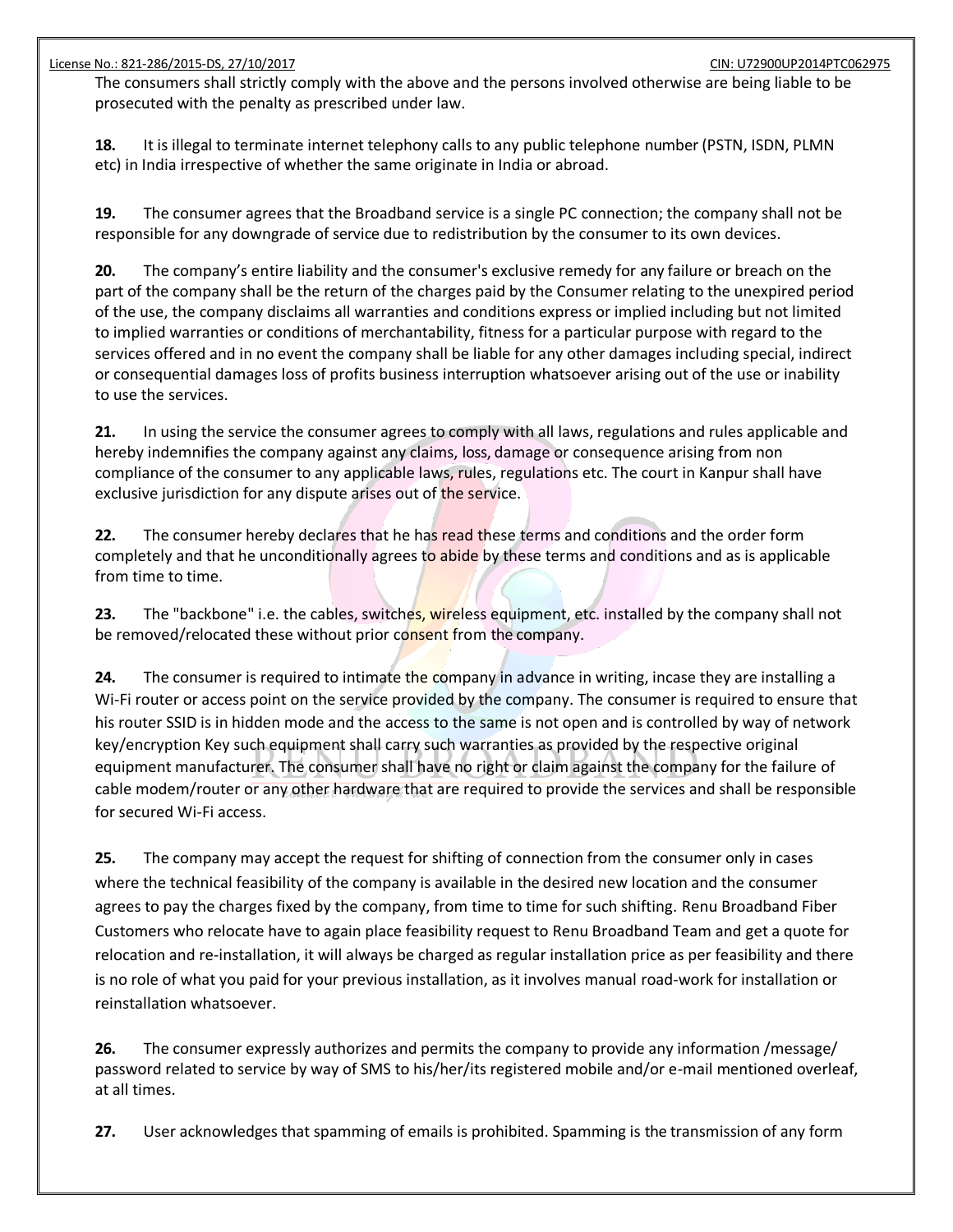of mail that can be interpreted as junk mail or mail generated via a distribution list, which the recipient has not specifically requested the company reserves the right to block the user's email id or even terminate the services if this is violated by any user.

**28.** The speed mentioned against various service plans are the maximum connectivity speed as experienced within the Renu Broadband Network and the company shall block Internet sites as identified and directed by the DoT Authorities from time to time.

**29.** For enhanced security, the Renu Broadband' Broadband user ID, the default email ID of the subscriber declared during the time of registration and the MAC address (unique for each LAN card) will be tied to each other.

**30.** Renu Broadband support ends at the termination cable at the customer end only. Internet experience after a router or switch won't be under Renu Broadband support scope. The best support is extended till a LAN connected computer only, provided the computer is at its best health and free from any kind of virus and malware.

**31.** Renu Broadband reserves the right to terminate any customer if any customer is found sharing the internet connection illegally to others without Renu Broadband permission or abusing the network nodes, which eventually disturbs other customers in the same node.

**30.** You may request to change your plan which will only get active, once your current subscription expires.

**31.** You may get a public static IP without the subnet and gateway on broadband.

**32.** Plans speeds advertised are speeds up to ISP Speed test Node only. Our support and help is limited to connectivity speeds only not to download speeds to any 3rd party website or servers which is not owned by Renu Broadband. Speed test should only be done at [www.speedtest.net](http://www.speedtest.net/) with Renu Broadband Networks host selected. Complaints or tickets using 3rd party speed test website or apps, are not covered under support scope or ticket scope. Any tests speed, latency, jitter to servers outside Renu Broadband scope and ownership will not be taken into support scope.

At times, Speed test stays really busy and in that case, Renu Broadband staff may test the speeds using some

HTTP file downloads or FTP file downloads from Renu Broadband servers. The local throughput performance is measured within Renu Broadband through a local speed test server of Renu Broadband. In actual usage, the download speed may be subjected to the performance and connectivity of the destination application or web server which is not within Renu Broadband' control.

Renu Broadband will not be responsible for the quality of Customer's wireless connection speed. The download speeds on wireless connection are subjected to environmental factors within the home which include but not limited to: brick walls, concrete flooring, steel plate reinforced flooring, thick structural wall, pillar with steel reinforcements, filled fish tank, TV, mirror, microwave and CPU casing. The signal strength may vary or fail altogether due to above mentioned factors which are not within Renu Broadband' control.

Renu Broadband shall not be liable for any loss or damage arising from such interference or failure. Customer shall be solely responsible for providing all equipment necessary such as mesh devices or repeaters, at its own cost, to extend wireless coverage beyond above mentioned limitations should the need arise.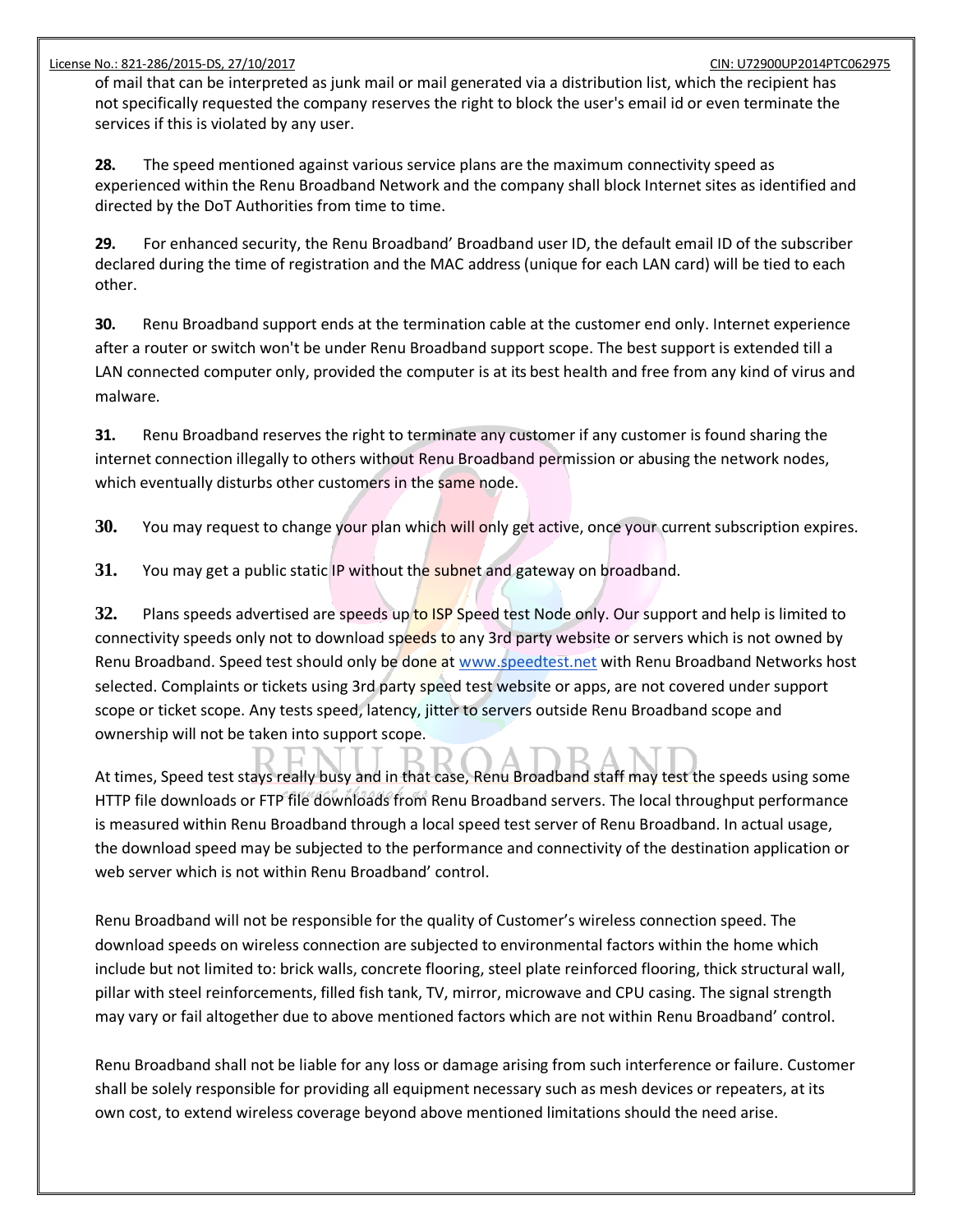**33.** Renu Broadband Customer accounts not renewed to a long term subscription cannot be paused or cancelled or downgraded. Customer can ask to upgrade his package to some new offer package anytime and cancel his ongoing subscription, and no refunds or adjustments are allowed against any cancelled subscription.

**34.** Renu Broadband won't be responsible for your data usage or answerable to your data usage. Renu Broadband can only monitor your session logs and show you your full data usage details but cannot tell you, how or where it's used, as we aren't tracking you or spying on your data.

**35.** Renu Broadband encourages responsible use of unlimited data by each of its subscribers. Renu Broadband believes that even when a subscriber chooses to use the Unlimited plans extensively he or she may not be able to consume the maximum data limit of 1500 GB per month or above as per the tariff plan subscribed (hereinafter referred as "Maximum Data Limit"). Any such usage over and above said Maximum Data Limit will be treated as abuse of Unlimited Data plans by the said subscriber.

 Renu Broadband reserves its rights to withdraw the plan benefits in case the subscriber exceeds the said Maximum Data limit without giving any prior notice. The said withdrawal of plan benefits for such subscriber is done to ensure optimal use of Renu Broadband' network, to avoid abuse of Unlimited Data benefits by any such subscriber and in the interest of all its subscribers.

 Upon Subscriber reaching the Maximum data limit (as per the plan subscribed), Fair Usage Policy shall apply and the plan speeds will be throttled until the next billing cycle.

36. Even though our plan speeds are only connectivity speeds, still we can tell you about what speeds can you can expect from servers which are not congested and reachable quickly from your

**37.** Also support scope is not covered for holidays, Sunday's, Lockdowns. You may have to ask for priority support add-on for holidays or Sundays if required. If there is optical fiber path issue or downtime, it will be fixed in 24-48 hours excluding holidays and Sundays.

**38.** A Renu Broadband Customer account with a live subscription cannot be paused or adjusted. It can only be cancelled and the customer will lose any funds associated with the subscription and pay for the next package he wants to subscribe.

connect through us. **39.** Customer should only submit a ticket for speed degradation, after monitoring the speeds for 24 hours or more. Tickets without that test would be closed without action, since broadband means shared internet and speeds will depend on various factors. Internet being used for commercial reasons or commercial offices, are strictly recommended to subscribe for Renu Broadband Business Plan or Internet Leased Circuit from us, to get better contention and better priority in traffic and support.

**40.** Customers who are entitled to get security deposit refund will only be paid by check by Renu Broadband in the account holder name only. Security Deposit refunds are only done, once Renu Broadband team verifies the Renu Broadband device as 100% working condition with all the accessories intact.

**41.** Plan change or relocation requests on tickets will only be taken, if its sent by the account owner only, from his own Renu Broadband registered email address.

**42.** There is no SLA or uptime guarantee on broadband connections, so no adjustments or refunds are done, in case of connectivity issues or whatsoever. Internet Leased Circuits holders come with 99.5% uptime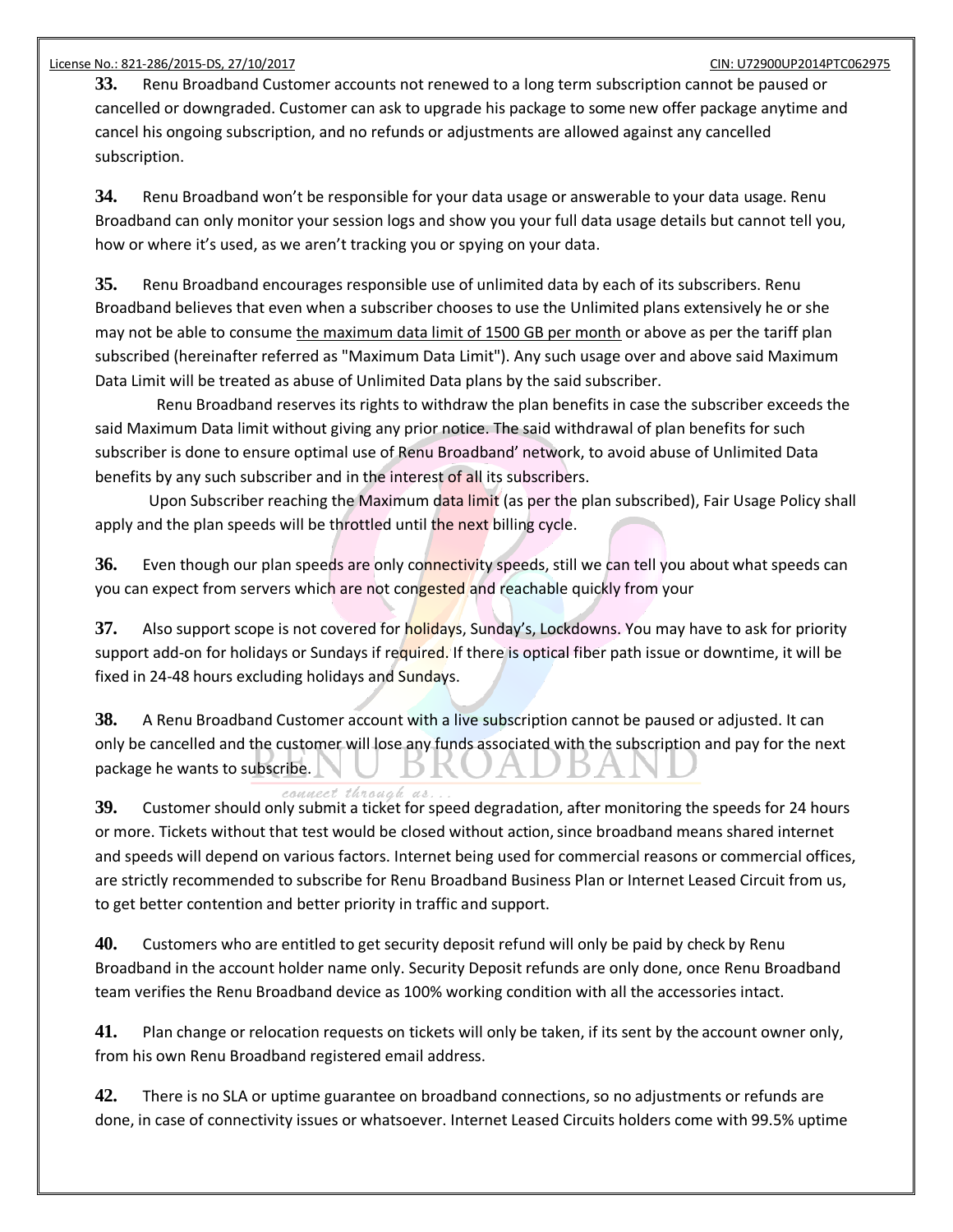guarantee and SLA agreement, so they are eligible for rental adjustments during their next billing cycle.

**43.** Port 25, 5060, 5061 is blocked for the whole network. Port 25 can be unblocked once you purchase a static IP from Renu Broadband and sign the IP declaration form stating your reason. Port 5060 and 5061 can be unblocked for leased line customers, once they submit their VOIP/OSP license copy with Renu Broadband. And any public IP access is blocked as well. In order to use your IP for external services like DDNS or Remote Screen or CCTV port forwarding, you will have to purchase a static IP from Renu Broadband.

**44.** Renu Broadband won't be responsible for any downtime caused by the apartments, or societies power downtime or any issues whatsoever. It's the responsibility of the apartment/society officials to assign a good indoor safe place for Renu Broadband node device with 24x7 power backup.

**45.** Renu Broadband Fiber customers cannot contact/claim/question Renu Broadband Support about their downtime related to society end issues. Renu Broadband is not responsible for any such situations.

**46.** Rental/OTC once paid is non-refundable under any circumstances arising due to society issues or whatsoever. You may disconnect or society may disconnect your service, Renu Broadband won't be responsible for any such situations. So, no customer is not eligible for any kind of refund under any circumstances.

**47.** Latency and Jitter Complaints are not accepted from broadband customers, as broadband is shared internet and it can get affected by various reasons, or traffic at nodes. Renu Broadband support for broadband customers is only limited till the connectivity speeds and not download speeds, as download speeds will vary from server to server, which Renu Broadband doesn't own or has the control upon.

If latency is a vital figure for your work, you may contact Renu Broadband for a leased line connection and Renu Broadband will let you know the approx latency they can provide you with SLA Agreement. Latency questions or complaints are only accepted from Leased Line Customers who have been given a standard SLA Agreement with approx latency range values, which when crossed for a long time, they are eligible for bill adjustments depending on the tenure of high latency to the specific IP as stated in their agreements.

**48.** Renu Broadband will not be not responsible for the performance, longevity, signal strength or capabilities of the devices or equipment provided by them to the customers. Renu Broadband does not manufacture the devices. For any questions or warranty claim regarding any device or equipment, you will need to contact the manufacturer.

**49.** The ISP reserves the right to modify any of their TOS or Policy at any time, effective upon posting. Any modifications to any Policy will be made when the ISP feels it is appropriate and it is the User's responsibility to ensure their awareness of any such changes.

**50.** The consumer authorize Renu Broadband to send him/her/them, either through itself or through any kind of third party provider, from time to time various information/alerts/SMS or Calls or commercial communication, and other service on the aforesaid listed telephone numbers, whether these numbers are registered with National Do Not Call Registry/ listed in National Customer Preference registry or not.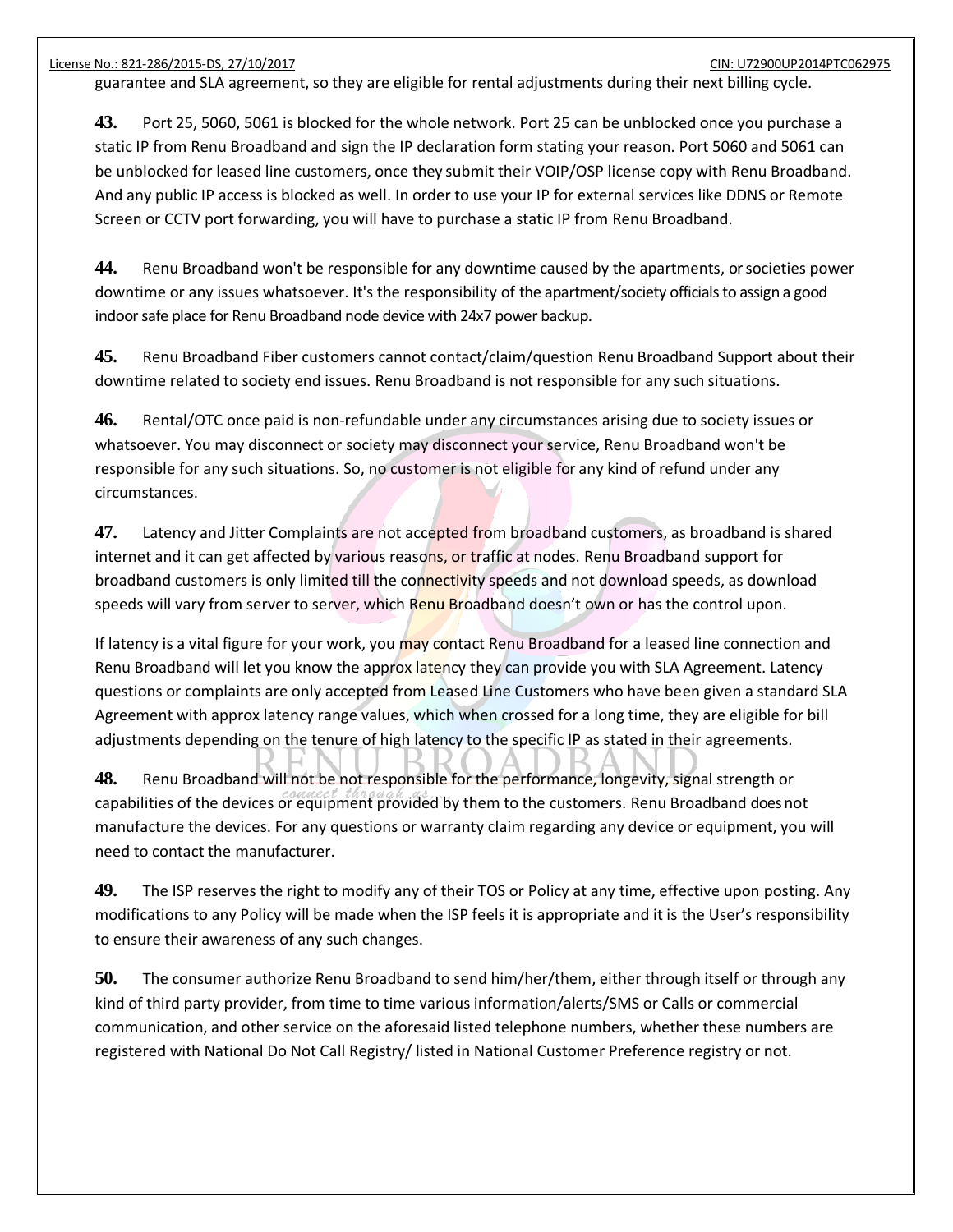# **iv. Quality of Service Parameters & Promises:-**

The company is poised to provide its best of services within the parameters set out in The Quality Of Service Of Broadband Service Regulations, 2006/(11of 2006) of TRAI. The company promises to achieve the parameters envisaged in the said regulations. Broadband speeds are guaranteed at 80% of the advertised up to speeds 24x7 as per TRAI guidelines. The ISP has to make sure, a customer speed never drops below 80% of his plan speed and it should be only tested over a single LAN connected computer.

Testing over Wi-Fi is not considered or taken as a complaint. Renu Broadband SUPPORT ENDS AT THEIR CABLE TERMINATING TO THE CUSTOMER END.

## **v. Customer Premises Equipments:-**

#### **Wireless Customers :**

Wireless Customers, who have paid the security deposit, are responsible for the CPE device health until they are a customer of Renu Broadband. During disconnection, they are only eligible for the security refund, only when the team verifies the device and all of its accessories in perfectly working condition. Renu Broadband covers the warranty on software only for any kind of CPE device and will replace for free during the 1st year. Hardware warranty is not covered whatsoever. Customers can extend their warranty on CPE device or before their 365th day of subscription, by paying an extra 2000 INR to Renu Broadband. Upon completion of one year, Renu Broadband won't be changing the device for free for any customer, if any issue arises on the CPE device. The customer can choose to buy a refurbished CPE device for 2500 INR or brand new CPE device for 4130 INR from Renu Broadband which still comes with 1 year warranty on its software.

#### **Fiber Customers (applicable for both apartments and independent buildings) :**

There is no security deposit in Renu Broadband Fiber. Also the customer is responsible for its own ONU or Router or Switch, which he has bought from Renu Broadband. Renu Broadband won't be handling warranty claims on any of such devices. Renu Broadband can share the manufacturer details with the customer, and the customer may claim for replacement in case of any software issues. Hardware warranty is not covered whatsoever. Only wireless routers bought from Renu Broadband, is eligible for a FREE replacement for any software related issues with the router, during the first year. Hardware warranty is not covered whatsoever (lightning, short-circuit, electronic faults, adapter faults, sparks, natural calamity, etc).

Speeds or coverage over Wi-Fi Router provided by Renu Broadband is not under Renu Broadband support scope, as Renu Broadband is not the manufacturer. You may contact the manufacturer directly about it.

#### **Independent Building Fiber Customers :**

The customer installation is charged for his last mile fiber connectivity and the customer premises ONU/ONT device. The ONU/ONT device comes with 1 year of free replacement warranty on software issues only. Hardware warranty is not covered whatsoever (lightning, short-circuit, electronic faults,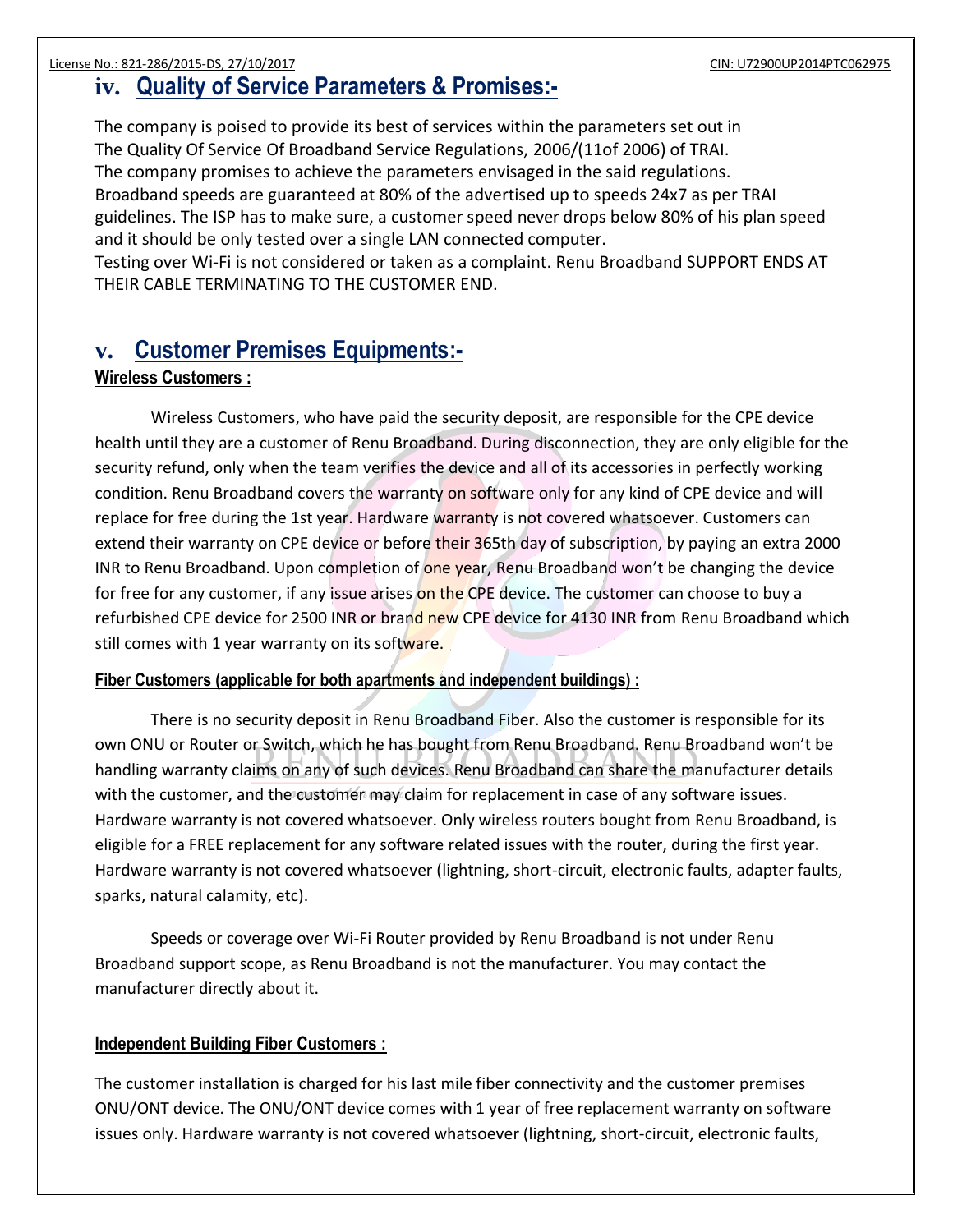adapter faults, sparks, natural calamity, etc). And the last mile fiber which connects the customer from his nearest pole till the inside building premises, if its damaged or stolen or corrupt by any means, it needs to be replaced by new fiber again and the cost will be borne by the customer only. The charges are 10 INR per meter for the new fiber cable which includes the cable + laying + re-activation. If the fiber is safe and just cut, there are no charges and the free maintenance is done by the Renu Broadband fiber team.

# **vi. Rights Of Consumers:-**

- 1) Right to select service provider of their choice.
- 2) Right to get information regarding tariff before provision of service and every time the tariff is changed.
- 3) Right to receive services in accordance with the quality of service parameters prescribed by TRAI from time to time.
- 4) Right to get the rebate of rental in case of continuous disruption of service for more than 3 days, only when the customer has informed before 72 hours to the ISP about his connectivity.
- 5) Right to lodge a complaint with the complaint centre established by the Company and to have access to a web based complaint monitoring system and approach an Appellate Authority in case of on redressal of complaint by the complaint ticket centre, in accordance with the Telecom Consumers Complaint Redressal Regulations 2012.
- 6) To get refund of security deposit, if any, within prescribed time of request of termination of service subject to adjustment of pending dues, if any.
- 7) Right of consumers for termination or disconnection of service: however obliged to make payment the respect of services availed by him.
- 8) Consumer have right to receive unique ticket number for every complaint registered by them. connect through us...

# **vii. Duties & Obligations:-**

- 1) To offer services in accordance with the license conditions prescribed inthe ISP License issued by DoT and applicable regulations prescribed by TRAI from time to time.
- 2) A tariff plan once offered shall be available to a subscriber for a minimum period of 30 days from the date of enrolment of the subscriber to that tariff plan.
- 3) To provide services in adherence to the quality of service parameters prescribed by TRAI from time to time.
- 4) To establish a complaint center, to provide access to its consumers to a web based complaint monitoring system and to constitute an Appellate Authority to deal with consumers in case of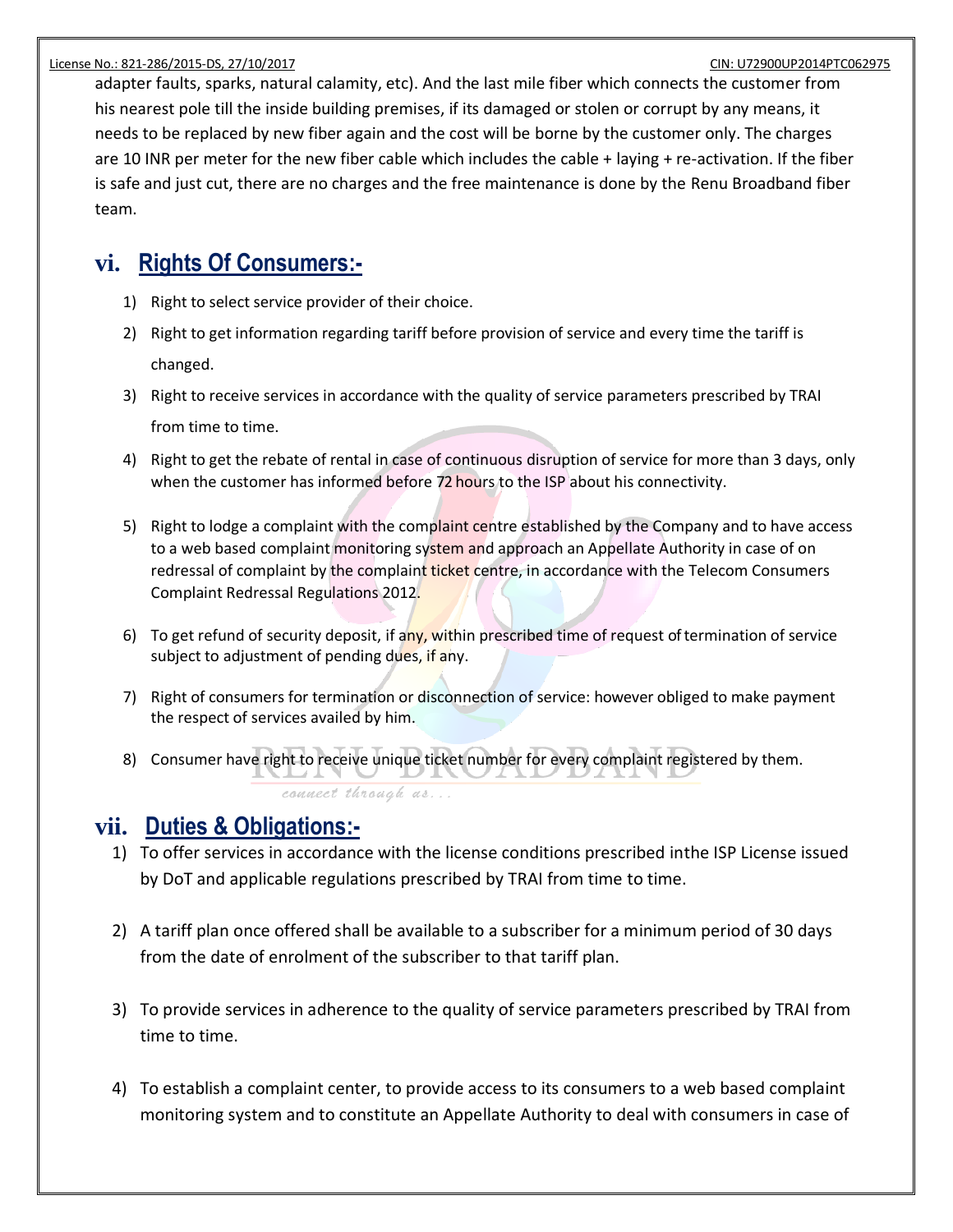non redressal of complaint by complaint center, in accordance with the Telecom Consumers Complaint Redressal Regulations2012.

- 5) A unique ticket number shall be allotted to every complaint made by the consumer.
- 6) Appellate authority will resolve the appeal within 39 days of receipt of the appeal.
- 7) To ensure that the tariff plans are communicated in a transparent manner to its consumers.

# **viii. General Information & Consumer Care Number:-**

Customer Care Number: 9695333344 WhatsApp: 9695333344 Support Email: support@renubroadband.com

The Company provides all general information on its consumer care number and hence the General Information and Consumer Care. For anything beyond the generic support, it has to be emailed with [concern to support@renubroadband.com](mailto:concern%20to%20support@renubroadband.com)

NOTE - For customers under franchise/Operator of Renu Broadband, kindly contact the franchise owner/company for their own support scope/service level scope/terms of service. Franchise customers cannot avail direct support/consulting/services from Renu Broadband HQ.

# **ix. Complaint Redressal Mechanism :-**

### **[Call the Customer Care or Email to](mailto:CalltheCustomerCareorEmailtosupport@jetspot.in) [support@renubroadband.com C](mailto:support@renubroadband.com)omplaint Centre shall :**

- a) At the time of registering of the complaint, communicate, through call, to the consumer the ticket number, date and time of registration of the complaint.
- b) Update the system with the date and time of registration of the complaint, ticket number assigned.

#### **On completion of action on a Complaint :**

a) Communicate to the consumer, through sms, on resolving the complaint; and update the system with the details of action taken.

b) If the complaint is not resolved to the satisfaction of the consumer, the consumer can appeal to Appellate Authority within thirty days of closure of complaint.

#### **Turnaround Time for Onsite Support:**

Residential Broadband Customers: Within 24-48 hours or before.

Business Broadband Customers: Within 12-24 hours or before.

Leased Line Customers: Within 1-4 hours or before